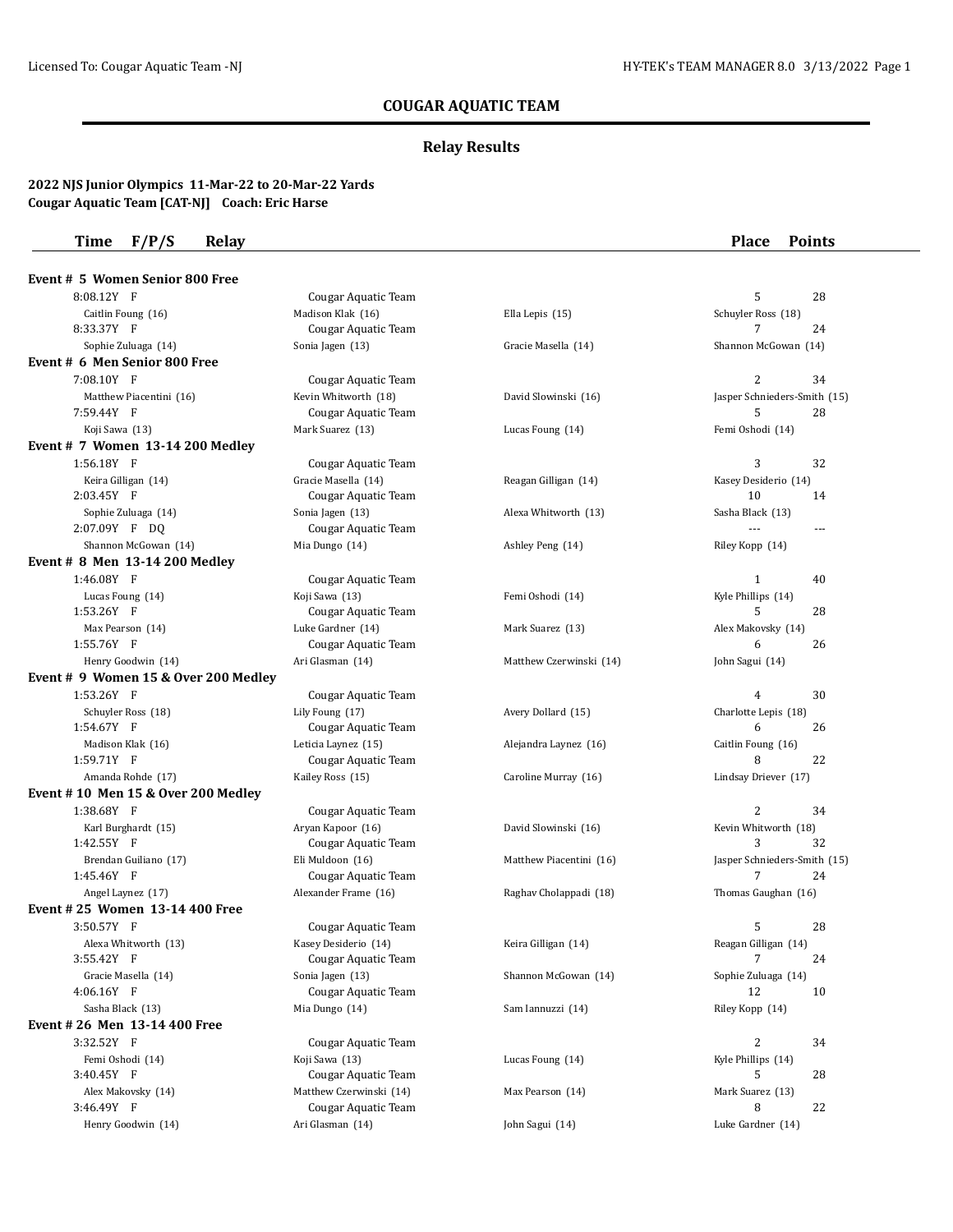# **COUGAR AQUATIC TEAM**

## **Relay Results**

### **2022 NJS Junior Olympics 11-Mar-22 to 20-Mar-22 Yards Cougar Aquatic Team [CAT-NJ] Coach: Eric Harse**

## **Time F/P/S Relay Place Points**

| Event #27 Women 15 & Over 400 Free |                         |                              |                              |
|------------------------------------|-------------------------|------------------------------|------------------------------|
| 3:47.52Y F                         | Cougar Aquatic Team     |                              | 5<br>28                      |
| Madison Klak (16)                  | Amanda Rohde (17)       | Lindsay Driever (17)         | Alejandra Laynez (16)        |
| 3:47.59Y F                         | Cougar Aquatic Team     |                              | 6<br>26                      |
| Caroline Murray (16)               | Leticia Laynez (15)     | Margaret Sawa (15)           | Lily Foung (17)              |
| 3:50.01Y F                         | Cougar Aquatic Team     |                              | 7<br>24                      |
| Charlotte Lepis (18)               | Schuyler Ross (18)      | Avery Dollard (15)           | Caitlin Foung (16)           |
| Event #28 Men 15 & Over 400 Free   |                         |                              |                              |
| 3:15.06Y F                         | Cougar Aquatic Team     |                              | 32<br>3                      |
| Matthew Piacentini (16)            | Kevin Whitworth (18)    | David Slowinski (16)         | Jasper Schnieders-Smith (15) |
| 3:23.76Y F                         | Cougar Aquatic Team     |                              | 5<br>28                      |
| Eli Muldoon (16)                   | Aryan Kapoor (16)       | Thomas Gaughan (16)          | Angel Laynez (17)            |
| 3:27.19Y F                         | Cougar Aquatic Team     |                              | 8<br>22                      |
| Alexander Frame (16)               | Raghav Cholappadi (18)  | Karl Burghardt (15)          | Brendan Guiliano (17)        |
| Event # 29 Women 13-14 200 Free    |                         |                              |                              |
| 1:44.56Y F                         | Cougar Aquatic Team     |                              | $\overline{4}$<br>30         |
| Keira Gilligan (14)                | Gracie Masella (14)     | Sonia Jagen (13)             | Reagan Gilligan (14)         |
| 1:48.35Y F                         | Cougar Aquatic Team     |                              | 9<br>18                      |
| Kasey Desiderio (14)               | Alexa Whitworth (13)    | Riley Kopp (14)              | Shannon McGowan (14)         |
| 1:53.63Y F                         | Cougar Aquatic Team     |                              | 14<br>6                      |
| Mia Dungo (14)                     | Sasha Black (13)        | Sophie Zuluaga (14)          | Sam Iannuzzi (14)            |
| Event #30 Men 13-14 200 Free       |                         |                              |                              |
| 1:35.75Y F                         | Cougar Aquatic Team     |                              | $\mathbf{1}$<br>40           |
| Femi Oshodi (14)                   | Lucas Foung (14)        | Koji Sawa (13)               | Kyle Phillips (14)           |
| 1:39.25Y F                         | Cougar Aquatic Team     |                              | 4<br>30                      |
| Alex Makovsky (14)                 | Matthew Czerwinski (14) | Max Pearson (14)             | Mark Suarez (13)             |
| 1:43.61Y F                         | Cougar Aquatic Team     |                              | 7<br>24                      |
| Henry Goodwin (14)                 | Ari Glasman (14)        | John Sagui (14)              | Luke Gardner (14)            |
| Event #31 Women 15 & Over 200 Free |                         |                              |                              |
| 1:43.29Y F                         | Cougar Aquatic Team     |                              | 5<br>28                      |
| Schuyler Ross (18)                 | Charlotte Lepis (18)    | Avery Dollard (15)           | Caitlin Foung (16)           |
| 1:44.12Y F                         | Cougar Aquatic Team     |                              | 6<br>26                      |
| Lily Foung (17)                    | Caroline Murray (16)    | Leticia Laynez (15)          | Margaret Sawa (15)           |
| 1:44.42Y F                         | Cougar Aquatic Team     |                              | 7<br>24                      |
| Lindsay Driever (17)               | Madison Klak (16)       | Amanda Rohde (17)            | Alejandra Laynez (16)        |
| Event # 32 Men 15 & Over 200 Free  |                         |                              |                              |
| 1:28.45Y F                         | Cougar Aquatic Team     |                              | 3<br>32                      |
| Matthew Piacentini (16)            | Kevin Whitworth (18)    | Jasper Schnieders-Smith (15) | David Slowinski (16)         |
| 1:32.06Y F                         | Cougar Aquatic Team     |                              | 4<br>30                      |
| Thomas Gaughan (16)                | Aryan Kapoor (16)       | Eli Muldoon (16)             | Angel Laynez (17)            |
| 1:33.24Y F                         | Cougar Aquatic Team     |                              | 6<br>26                      |
| Alexander Frame (16)               | Raghav Cholappadi (18)  | Karl Burghardt (15)          | Brendan Guiliano (17)        |
| Event #47 Women 13-14 400 Medley   |                         |                              |                              |
| 4:15.29Y F                         | Cougar Aquatic Team     |                              | 4<br>30                      |
| Keira Gilligan (14)                | Gracie Masella (14)     | Reagan Gilligan (14)         | Kasey Desiderio (14)         |
| 4:28.57Y F                         | Cougar Aquatic Team     |                              | 8<br>22                      |
| Sophie Zuluaga (14)                | Sonia Jagen (13)        | Alexa Whitworth (13)         | Riley Kopp (14)              |
| 4:46.79Y F                         | Cougar Aquatic Team     |                              | 10<br>14                     |
| Sasha Black (13)                   | Mia Dungo (14)          | Shannon McGowan (14)         | Sam Iannuzzi (14)            |
| Event #48 Men 13-14 400 Medley     |                         |                              |                              |
| 3:51.86Y F                         | Cougar Aquatic Team     |                              | $\mathbf{1}$<br>40           |
| Lucas Foung (14)                   | Koji Sawa (13)          | Femi Oshodi (14)             | Kyle Phillips (14)           |
| 4:03.67Y F                         | Cougar Aquatic Team     |                              | 5<br>28                      |
| Max Pearson (14)                   | Ari Glasman (14)        | Matthew Czerwinski (14)      | Alex Makovsky (14)           |
|                                    |                         |                              |                              |